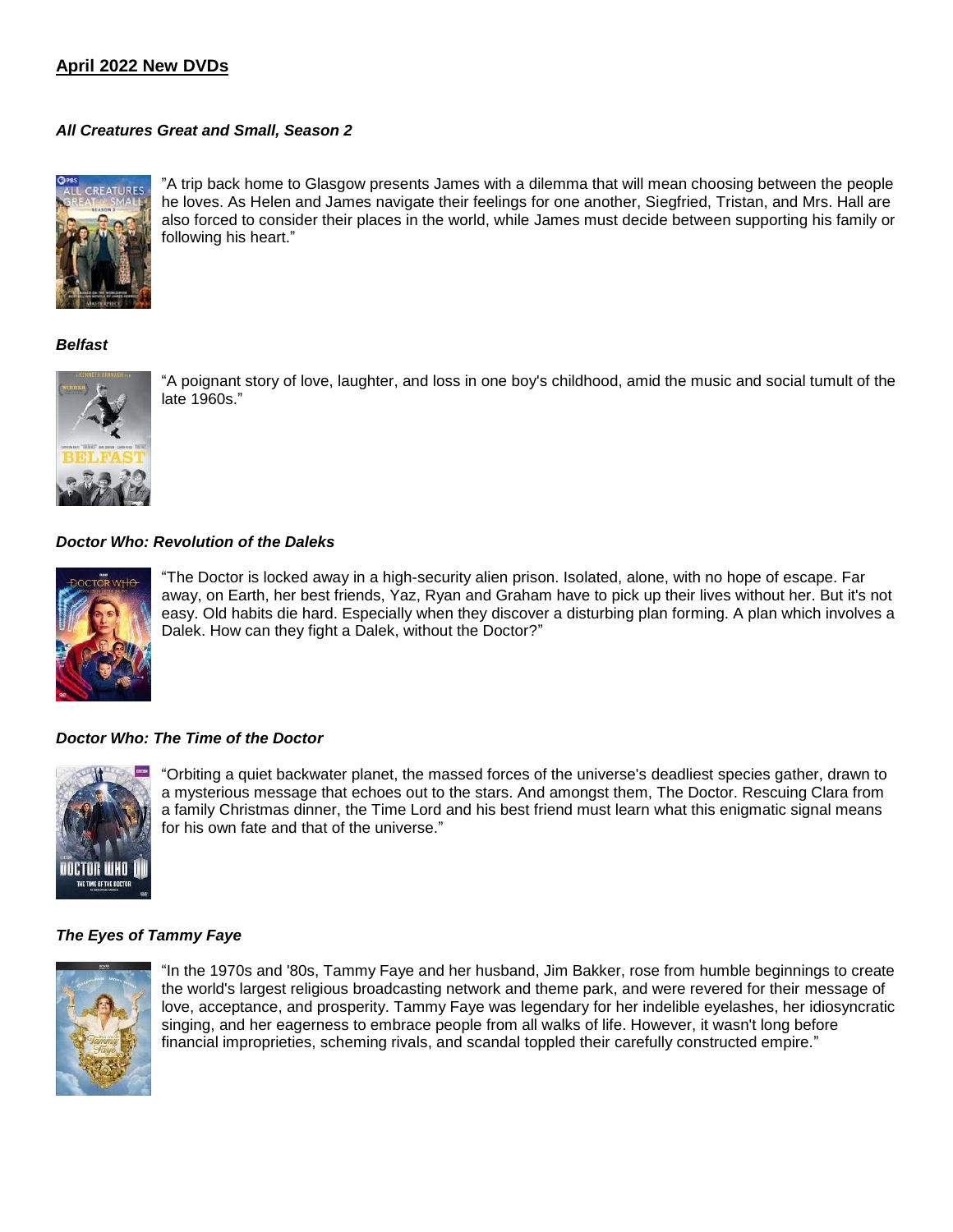# *The Handmaid's Tale: Season 4*



"In Season Four, June strikes back against Gilead as a fierce rebel leader, but the risks she takes bring dangerous new challenges, and her quest for justice and revenge threatens to consume her."

## *Mamma Mia! Here We Go Again*



"Join the celebration, sing and dance, and discover how it all began! Ten years after *Mamma Mia! The Movie* premiered, you're invited back to the magical Greek island of Kalokairi in an all-new musical sequel based on the songs of ABBA. Sophie is now pregnant, and like her mother Donna, she'll need to take risks. The film's original cast returns, with new additions including Lily James as a young Donna, Andy Garcia and Oscar winner Cher."

#### *Marry Me*



"A betrayed pop star, slated to marry her pop star fiancée on stage, instead marries a stranger from the audience, a high school math teacher. Against the odds, their sham relationship develops into something real, but can their love survive the limelight?"

## *Parallel Mothers*



"The lives of two single women -- one middle aged, one adolescent -- become intertwined when they share a hospital room giving birth to their daughters on the same day."

## *Redeeming Love*



"Sold into prostitution as a child, Angel knows nothing but betrayal. Can her heart ever be mended?"